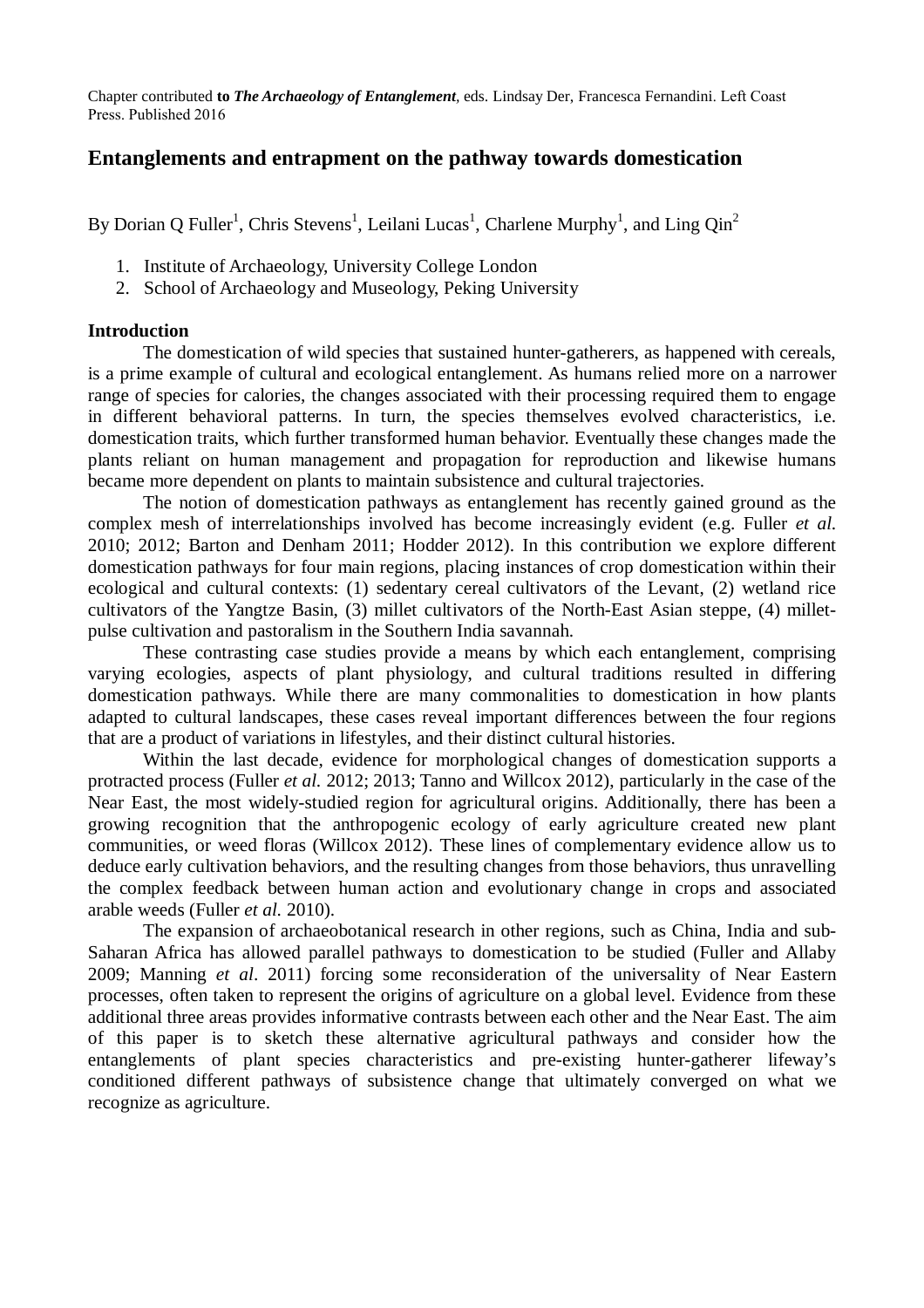

*Figure 1:Map and schematic timelines for the emergence of Neolithic agricultural elements in selected Old World regions, in relation to selected vegetational zones. For the cases of Gangetic India and western Africa, not discussed in the present paper, see Fuller 2011 and Manning et al. 2011.*

At a global level, the long-term impact of agricultural origins has been sedentism, population increase, increased reliance on a more limited range of domesticated food stuffs, and a diversification of material technologies, including ceramics, whichin all but one region,the Near East,preceded domestication.Despite many aspects of convergence in the broadest sense by which various regions domesticated plants, the timing of the domestication of animals, ceramics and villages, and the sequence and timing by which this "Neolithisation" occurred appears to have varied greatly (Figure 1).

As a basis for comparison, we sketch our current understanding of five key aspects of the domestication entanglement using the presumed prototype, the Near East, for comparison. First, we consider the environmental context of the wild progenitors of the following crops: wheat and barley in the Fertile Crescent; East Asian rice and millets; and the pulses and millet of South India. We discuss how these species would have been incorporated into foraging practices in terms of spatial and seasonal availability, and how cultivation may have created new opportunities and costs in terms of other resources. Second, we consider the creation of fields including clearance activities. Third, we consider the gathering and processing of crops from harvesting through dehusking and winnowing to storage. Fourth, we consider how site occupation, seasonal versus sedentary, appears to relate to foraging, and early cultivation and how convergent trends towards full sedentism are seen with the transition to full domestication. Fifth, we consider traditions of food preparation and cooking and how the selections of crops, wild foods and development of technologies followed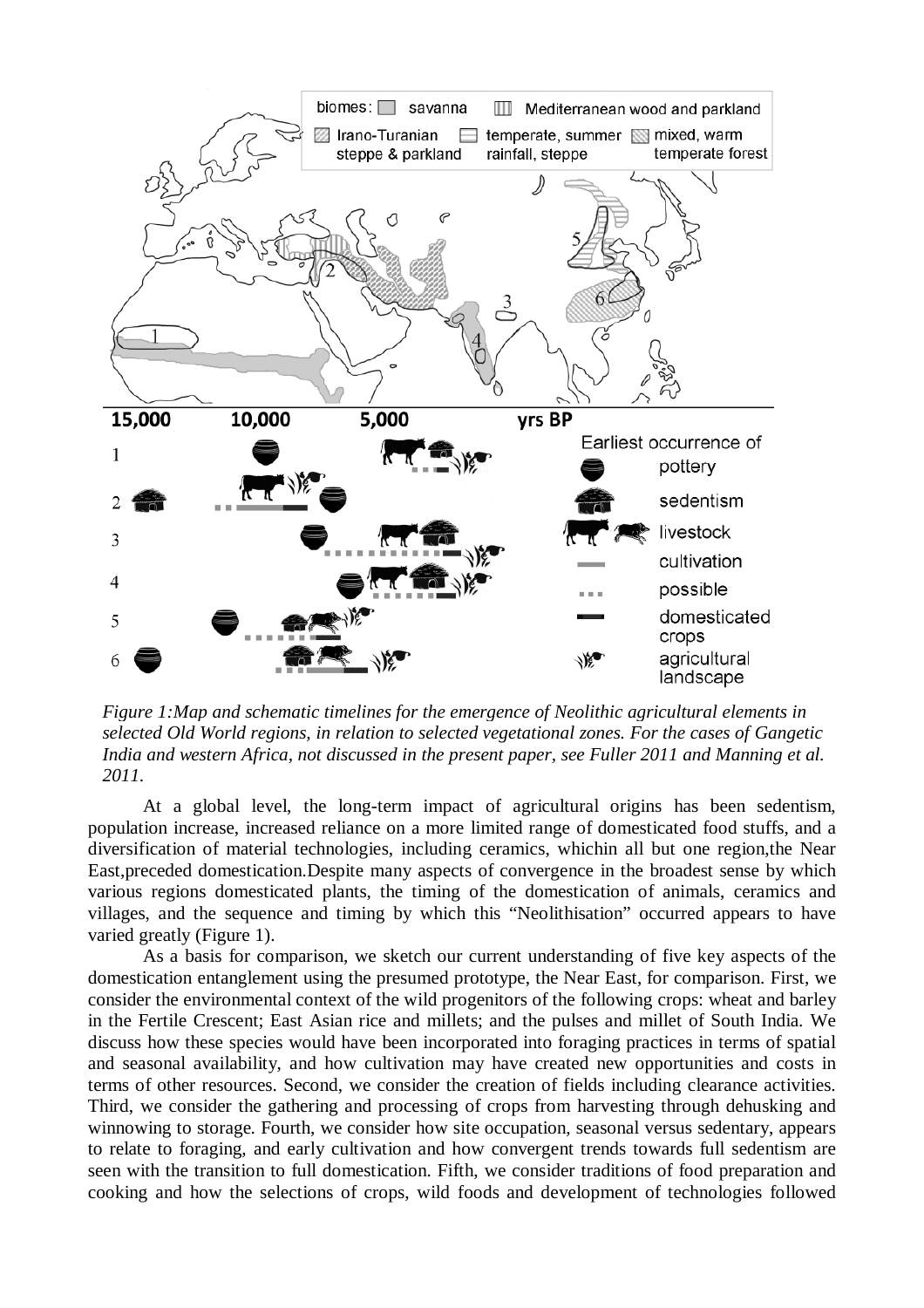differing trajectories with or after the advent of cultivation. Under this heading we consider the practices of grinding, oven baking and the use of ceramics. Ultimately, by the end of the Neolithic, ceramics were technologies used everywhere, but the nature of ceramic form and function and their centrality to food preparation systems differed markedly with geographic region and the crops processed and consumed (Fuller and Rowlands 2011).

## **Elements of entanglement on the pathway to domestication for the sedentary cereal cultivators of the Levant**

Within the inter-relationships that form the domestication entanglement, we can group the "things" that humans are dependent on (*sensu* Hodder 2012), and in turn are dependent on humans, under three categories: (1) plant physiology/morphology, (2) human behavior, and (3) resource environment.

The wild progenitors of the Near Eastern crops are generally well known and well understood in comparison to some of the other regions (Zohary *et al.* 2012). These wild cereals, wheats and barley, were generally distributed over the drier oak parkland steppe, lying between the Mediterranean woodland zone and the open-grassland steppe. The wild progenitors of the legumes, lentil, pea, chickpea, and vetches, were also distributed within this general area in woodland clearings and margins.

Within plant physiology we find a number of factors that may be affected by human interaction, via conscious or unconscious selection (see Zohary 1969; Harlan *et al.* 1973; Fuller and Allaby 2009). Particularly significant are changes to plant reproduction cycles and therefore the survival of future generations (Figure 2).These include loss of dispersal mechanisms, e.g. awns (Elbaum *et al*. 2007; Fuller and Allaby 2009); changes in growth habit, e.g. the degree of sidebranching (see Doust 2007); and the size (Fuller *et al*. 2013)and number of the seeds (Zohary *et al.* 2012). Of greater significance are changes resulting in the loss of dormancy in seeds (Fuller and Allaby 2009), causing seeds to germinate straight after seed-setting rather than forming a persistent seed bank; the loss of shattering, in which seeds remain on the plant in the ear rather than falling to the ground (Fuller and Allaby 2009; Fuller *et al.* 2013); and finally the synchronous ripening of grains upon the ear (Fuller 2007).Further, research has shown that many of these changes may be genetically tied, for example, seed dormancy, shattering and color are all interrelated in rice (Gu *et al*. 2005). Therefore, conscious or unconscious selection by humans for one trait may inadvertently bring about changes within other traits, although such genetic linkage is still under-researched across most crops.

As an archaeologically detectable trait, the increase in seed size as a result of human-plant interaction provides a good scenario for the exploration of entanglements. This is documented across a wide number of species, including cereals, pulses, and oilseeds (Fuller *et al*. 2013). The act of bringing wild-type plants into the cultivated environment, in which soil is cleared and loosenedfor sowing lead to an unintended evolutionary trend for greater seed size (see Harlan *et al*. 1973; Fuller *et al*. 2010). There is experimental evidence for some species that depth of greater seed burial may select for this change (Kluyver *et al.* 2013), although other aspects of the new soil conditions of cultivation were also probably important. On the most basic level larger seeds provide more energy reserves and hence provide a competitive advantage to larger seeded plants in terms of establishing themselves in the field (Moles *et al*. 2007). As with all traits, there appears to be an optimum size over which this competitive advantage is lost (indeed some studies indicate that germination rates eventually fall with larger seed size). As such investigations into changes in seed size for domesticates over time show a leveling off to occur, more or less concomitant, with full domestication (Fuller *et al.* 2013).

In as much as these changes are brought about by human behaviors so in turn, over time, did these changes come to modify human behavior on the pathway from collection, to cultivation to domestication. First, the increase of grain size brought about gains in yield per harvest, making these increasing better than wild stands of the same of species.Other human adjustments include those affecting material culture and technology, for example,the development of tools, ceramics and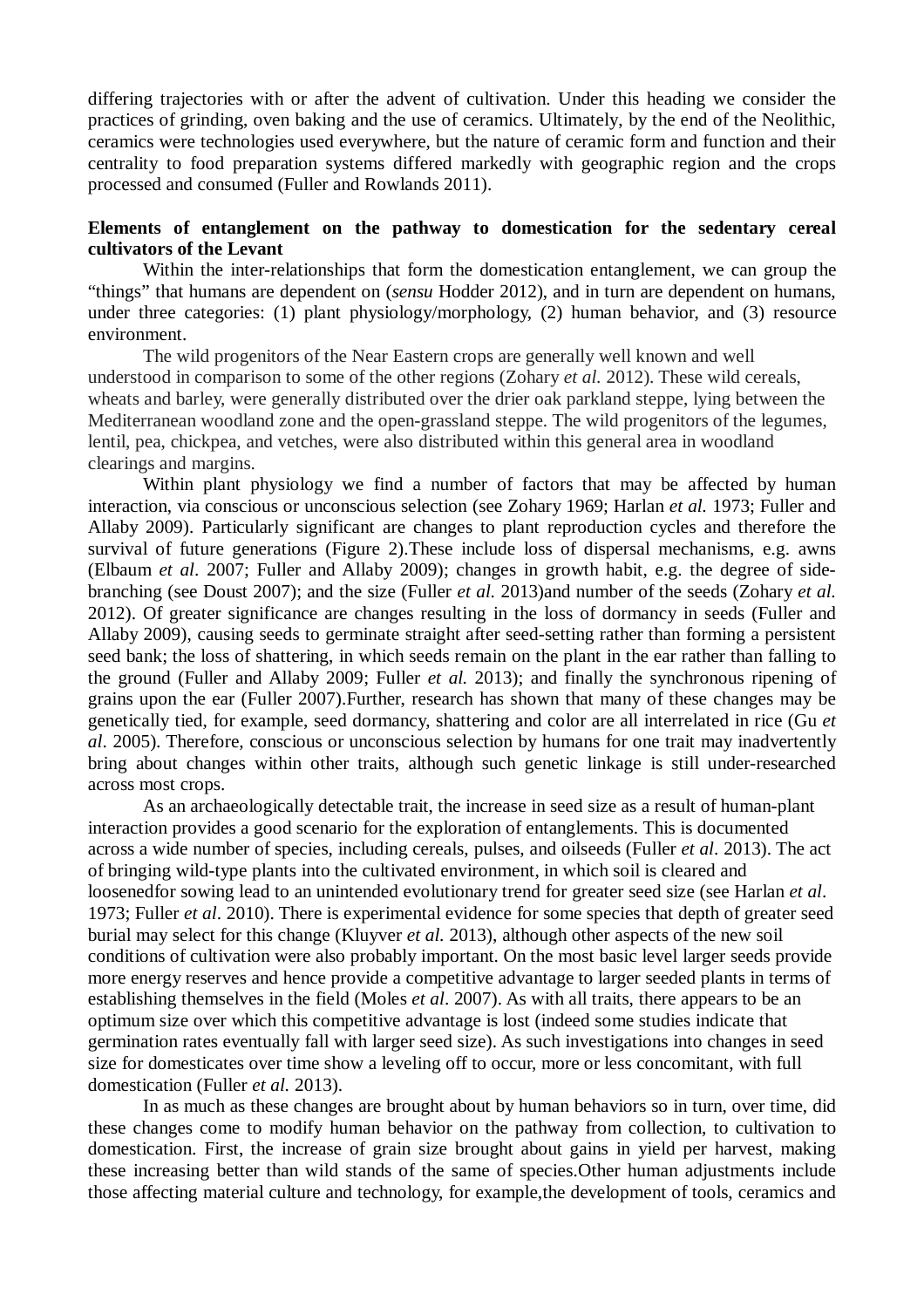structures,to modify the growing environment, for harvesting, storage, processing, and finally to grind, cook and consume the grain. In the Near East grinding tools have a deep history with the earliest evidence dated to the later Palaeolithic, but with a marked increase in quernstones for flour preparation correlated with the PPNA and the first clear evidence for plant cultivation(Wright 1994; Fuller and Rowlands 2011). Sickles that would enhance harvesting predate this period, although some have questioned whether these were developed specifically for wild cereals (Sherratt 1997:274; Fuller 2007), rather than, for example, basketry, it is nevertheless clear that these came to be for cereal harvests in later occupations.



# **Core Domestication Syndrome Entanglements (shared)**

Increasingly domesticated (no. + % of selected morphological traits)

*Figure 2: Core domestication syndrome entanglements (shared across regions and cereal taxa)*

These actions then modified the scheduling of labor which in turn transformed social relationships embedded within the production and consumption of the Levantine cereals. A major example is that the processing sequence inevitably underwent changes with the evolution of nonshattering forms. This fundamental transformation would have created labor demands for threshing activities to break apart the ear, an activity unknown to peoples exploiting naturally-shattering wild populations (Figure 2). However, non-shattering forms would have assured greater yields per harvest (Fuller *et al*. 2010; Hodder 2012:76) shifting the collection of cereals to later in the year and allowing the synchronized harvest of fully ripened stands.

We also must consider the soil environment. It is modified through clearance, effectively removing other plants competing with the cereals, and through tillage in which the soil is aerated and prepared (see Fuller 2007). In turn, the act of removing vegetation can result in the depletion of soil nutrients leading to further modification of human behavior through the need to manure. Recent inferences about early Near Eastern agriculture and its Neolithic European derivatives suggest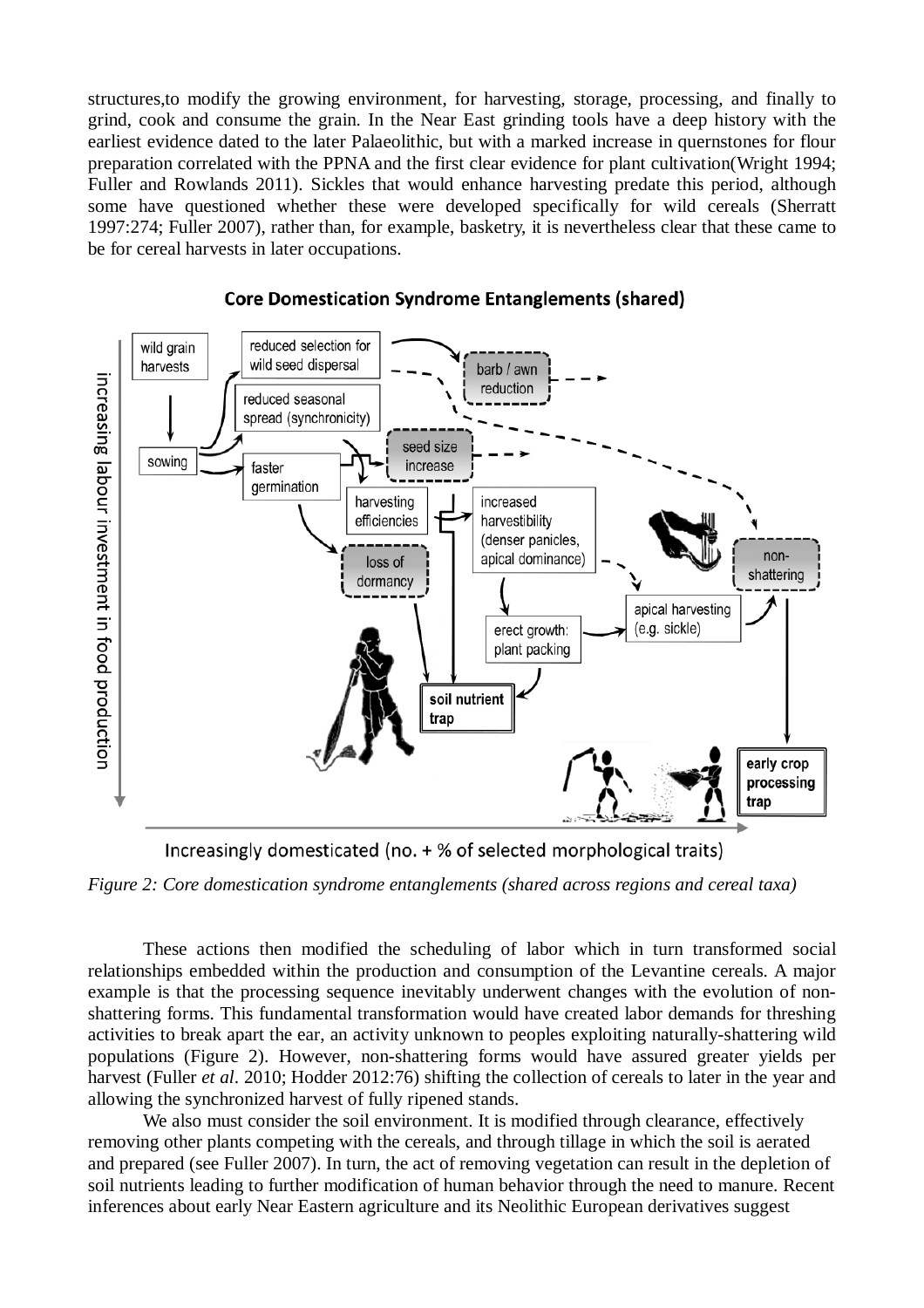smaller scale cultivation with intensive maintenance of soil fertility (Bogaard *et al.* 2013). This indicates further labor traps of the increasingly productive cultivation. These labor traps, as well as increased yields to store, contribute to reduced mobility, in which humans become tied to fields, threshing floors, cereal stores, and the house.

So, the aspects of human behavior that create the shift from gathering of wild cereals to planting and harvesting became increasingly limited in space and in time. Hunter-gatherers might move through the landscape over a protracted time period harvesting from wild stands as they ripen (Zohary 1969:57) in a system that was time effective. By contrast, the domestication entanglement sees humans trapped into harvesting cereals from a single set of fields (space-limited) in a time period perhaps covering a limited window. Further, the limited space means that harvesting is likely to have moved toward increasing efficacy of return from each unit of land, through either multiple harvests or new techniques, such as sickles (Fuller 2007). Thus, the space-limited and timeconstrained nature of cultivation forced a growing importance on permanent storage.

Plants compete with each other on many levels. In particular, given that many wild progenitors of crop species do not ripen synchronously and have seed dormancy, we can deduce that natural selection pressures favor plants that spread their seed over protracted time-periods. The act of repeated annual clearance, followed by the sowing of seed, creates a level playing field in which there is a clear competitive advantage to those plants that are able to get their seeds into the next seedcorn to be sown. Thus, seeds without dormancy mechanisms, capable of germinating straight away are favored as are larger more efficient sprouting seeds. These larger seeds should more effectively compete with each other, and other species, for space and sunlight or in emerging from depth. It also favors ripening of seeds when the majority of other plants are ripening, so as to be concentrated in the same harvest.

Changes in processing may also be seen in terms of space-limited returns. The grinding of grain favors increased edible calories from the same amount of grain, and hence the amount of harvested land, or the same amount of time cultivating. This efficiency in returns from land, however, does come with the cost of food preparation, but is likely to have been reinforced by adesire for more food, not just to feed more people but to support more seasonal, social gathering and feasting, among the seasonally and spatially concentrated cultivation populations (Asouti and Fuller 2013). Growing taste for the kinds of food produced, such as breads, would have also reinforced the agricultural and processing labor.

#### **Plant domestication by wetland collectors: the case of East and South Asian rice**

The wild progenitor of East Asian rice (*Oryza rufipogon*), is a wetland perennial which makes it distinct from crops of other regions that were frequently annual species. The perennial ancestor of early East Asian rice (*Oryza sativa* subsp. *japonica*) differed from the annual ancestor (*Oryza nivara*) of the early cultivars of India (*Oryza sativa* subsp. *indica*) (Fuller and Qin 2009; Fuller *et al.* 2010). The archaeological consensus is that in the Yangtze basin, broadly speaking the Middle or Lower Yangtze, possibly including northern tributaries, the ancestors of *japonica* rice was domesticated in the early to middle Holocene (Fuller *et al*. 2010; Cohen 2011; Qin 2012).

Ethnographic work in North America suggests how wild rice may have been used as a stable component of hunter and gathering economies in general. The staple of the Ojibwa people was American wild annual rice (*Zizania aquatica*)*,* similar ecologically and a taxonomic cousin of East Asian rice, although as an annual it was more uniformly a high grain-producer. Of particular relevance is the recording of the binding of individual rice panicles (the inflorescence or ear) to prevent grain loss (Danziger 1979; Doolittle 2000). The slow ripening of the panicle provided the potential for two to three harvests a year (cf. Vennum 1988), and the Ojibwa harvested the rice by knocking the heads (Danziger 1979), assumedly in order not to damage the plant prior to the next harvest. Similar binding practices have also been reported from tribes in eastern India who gather wild rice (*Oryza rufiopogon*/*nivara*) as a supplement to their agricultural diets (e.g. Vaughan *et al*. 2008).

One of the many early genetic mutations in rice that differentiates domesticated *Oryza*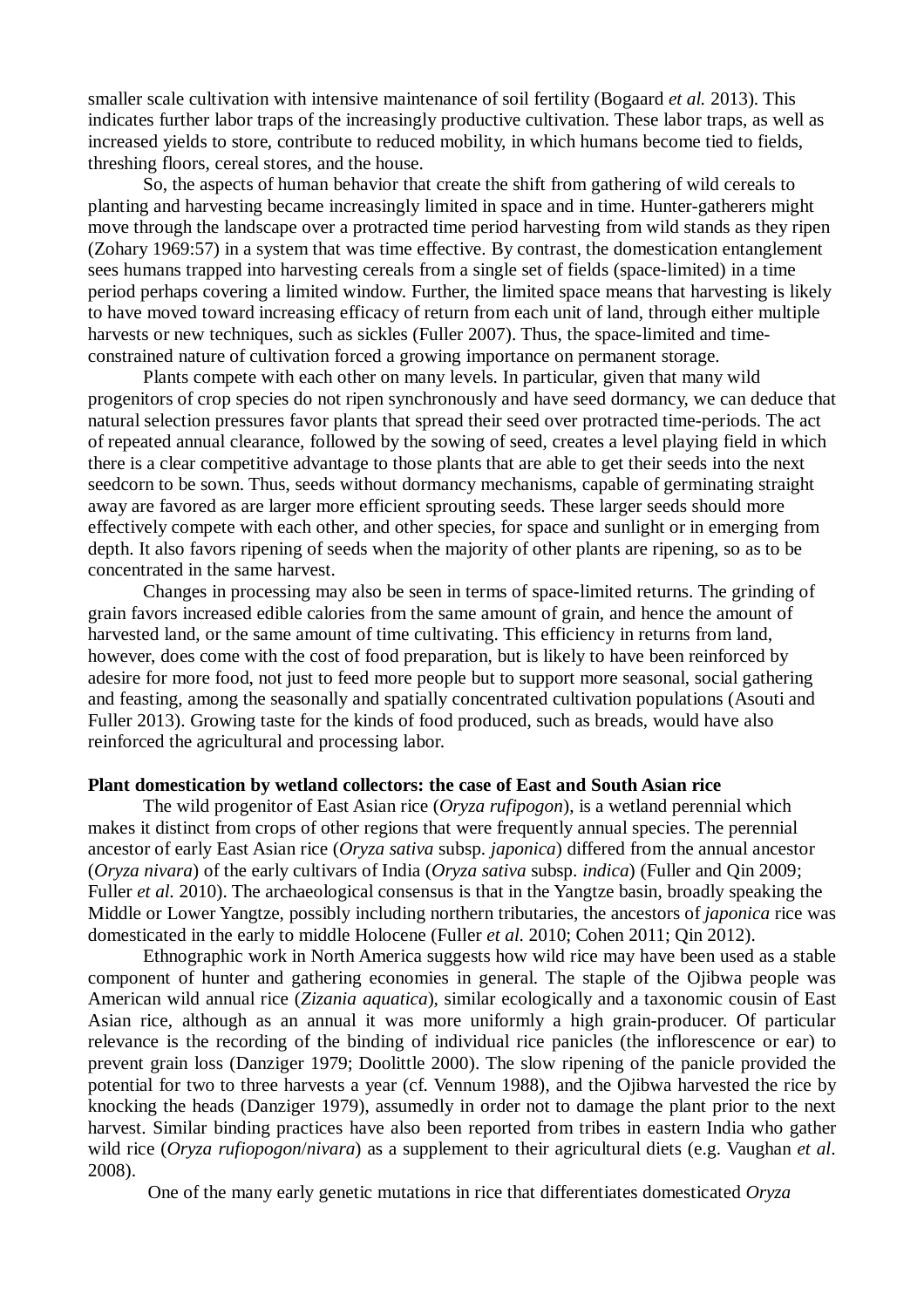*sativa* from its wild progenitors, is the transition to a more tightly growing panicle (Ishii *et al.* 2013). In early wild-type populations this tighter form would have led to spikelets becoming entangled in the panicle branching when they separated from the rachis, making the harvest of wild grains more efficient, perhaps yielding 50% more grains per effort (Ishii *et al.* 2013). In essence this mutation would have reduced the need for practices, such as binding.

A key implication of poor grain production in wild perennial rice species is the use of drought stress to increase seed productivity (Fuller and Qin 2009). Initially these could have simply been about clearing the shallow and seasonally dry margins of natural wetlands, and sowing early wild rice crops there. However, later it may have become necessary to extend these drying wetland margins artificially perhaps leading to experiments which increased grain production by simulating drought stress. Excavation of some of the earliest preserved field-systems, dating to ca. 4000 BC (Late Majiabang period) supports these theories and clearly shows that they were well-suited for control of water-flow. Such systems comprise small dugout fields, just a few meters across, connected by channels and linked to deeper pits for water drainage (Fuller and Qin 2009). These small field systems were ideal for closely managing water, and potentially could be drained prior to flowering to bring out the drought response for higher grain production. The natural growth habit of wild rice is loose and spreading and has the advantage under wild conditions of colonizing more soil space, resulting in greater access to soil nutrients and soil water. However, such growth habits are ill-suited to these small field units for effective growing conditions or indeed production. Thus, the evolution of dense, erect-growth habit much have been selected under earlier cultivation (before 4000 BC) to allow these small fields to be effective.

Higher grain production, would have depleted the soil of nutrients; however, these small field units would have been relatively manageable in terms of artificial input of fertilizing material. In the absence of herds of dung-producing ungulates, archaeological evidence points to the utilization of settlement midden material within manuring practices. Such behavioral practices can account for the quantities of typical midden components, comprising charred plant remains and ceramic sherds recovered from these early paddy soils. The need to add nutrients to the soil, can be called the "soil nutrient trap" (Fuller *et al*. 2010), as increased plant productivity entrapped people into adding nutrients into the soil.

The result of this entanglement of interrelationships between humans, rice and fields made rice more productive, but would reduce the time available for the gathering of wild plant foods, such as various utilized nuts (Fuller and Qin 2010). The availability of these nuts is generally within late summer to autumn, when demand for labor for managing both crop and fields would have been at its greatest. Further, the drive towards shallower, and more artificially shallow and drier locales for growing rice would have pushed the deeper habitats of the aquatic nuts further away and potentially reduced the area of their availability.

The archaeological evidence bears testament to how this domestication entanglement played out, and we see how an increasingly complex relationship with just a single crop led to a decline in the archaeobotanical record for wild foods, in particular acorns and water chestnuts (Fuller and Qin 2010). It should be noted that sickles or harvesting knives for harvesting whole panicles, in contrast to the Near East where they precede domestication, arrive within the Lower Yangtze relatively late, post-domestication, perhaps ca. 3300 BC (Fuller *et al.* 2008). As such it must be speculated that harvesting of rice during the domestication processes was probably through uprooting, with denser panicles leading to less seed loss within shattering wild type plants, but overtime favoring nonshattering forms. The emergence of non-shattering spikelets in larger proportions would have, in turn, entrapped people into threshing and into adjusting harvest practices. Thus, physiological changes within the plant itself resulted in humans becoming entrapped in additional labor (Figure 2), and developing subsequent technological innovations. The coincidence of the rice harvest season with that of wild forest resources has the consequence that further investment in rice, which had its own rewards of higher yields, pushed people towards abandoning many of their wild staples, like acorns and *Trapa,* wild chestnuts (Fuller and Qin 2010). The particular problem of perenniality in which wild rice was a poor producer meant that the necessary labor inputs during the domestication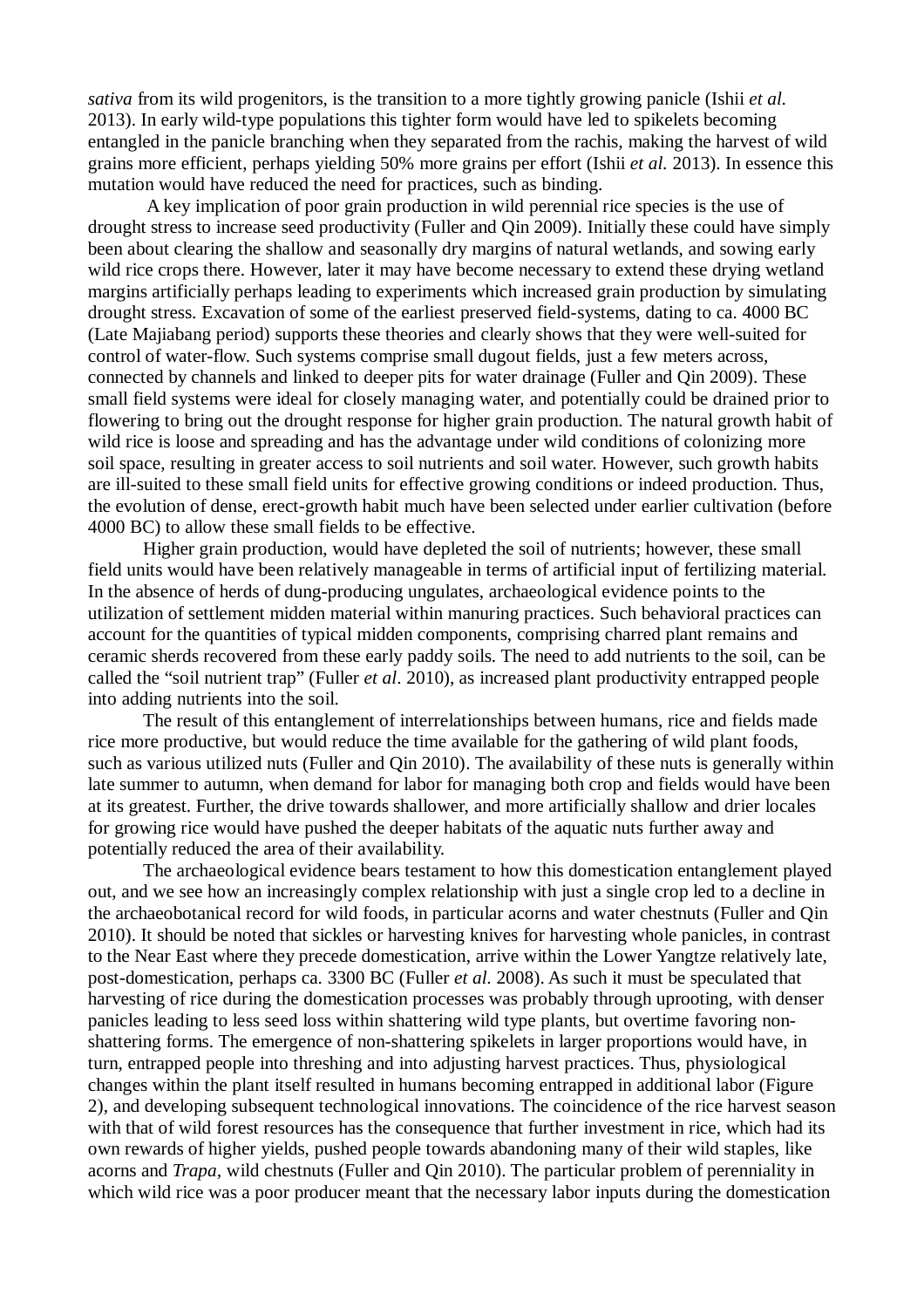process represented a greater level of entrapment than was true of early annual cultivars, such as wheat, barley or millets (Figure 3).



*Figure 3: Expanded entanglegram with regionally specific factors.*

## **Plant domestication by mobile hunters: Chinese loess millets**

Northern China, the Yellow River Basin and hill ranges to its north, has long been recognized as an early center of agriculture founded on millets, which continued to serve the region as the main staple during the Early Bronze Age (Li 1970). The area sees the domestication of two millet species, foxtail millet (*Setaria italica*) and broomcorn millet (*Panicum milaceum*). The wild progenitor of foxtail millet is clear, with multiple origins suggested (Meiko *et al*. 2013), while for *Panicum miliaceum* the progenitor could be extinct, perhaps the weedy *Panicum miliaceum* subsp. *ruderale* (Hunt *et al.* 2011; De Wet 2000) While foxtail millet is highly drought tolerant, its wild forms tend to favor a range of environments (Douglas *et al*. 1995). Use of the wild progenitor could have been extensive and non-intensive as the period for flowering, ripening and shattering in a given stand may last for up to four months, during which time there would always be some spikelets ready to harvest (Lu 2002). Certainly compared with most of the wild grasses of the eastern Eurasian steppe *Panicum* is relatively large-grained, and thus more grain could be had per unit of dehusking time than would have been true of many other grasses of the (on the grassland composition of northern China, see Wang 1961), which may account for a preference for this grass amongst early foragers in northern China and other regions. Nevertheless, what were probably dispersed patches of these wild millets would have suited exploitation by mobile hunters, but with cultivation of new artificial patches and storage, these would have become suitable seasonal foods, or foods of need, for both humans and their hunting dogs (Bettinger *et al.* 2010). With growing sedentism, millets also became suitable feed for kept pigs which would have reduced to need to rely on hunted deer for meat (see Figure 3).

The earliest evidence for the possible cultivation of millets is provided from a dispersed set of, most likely, sedentary cultures, all dating to about 6000 BC, and distributed along the southern and eastern margins of the loess plateau. Current research into the start of millet agriculture has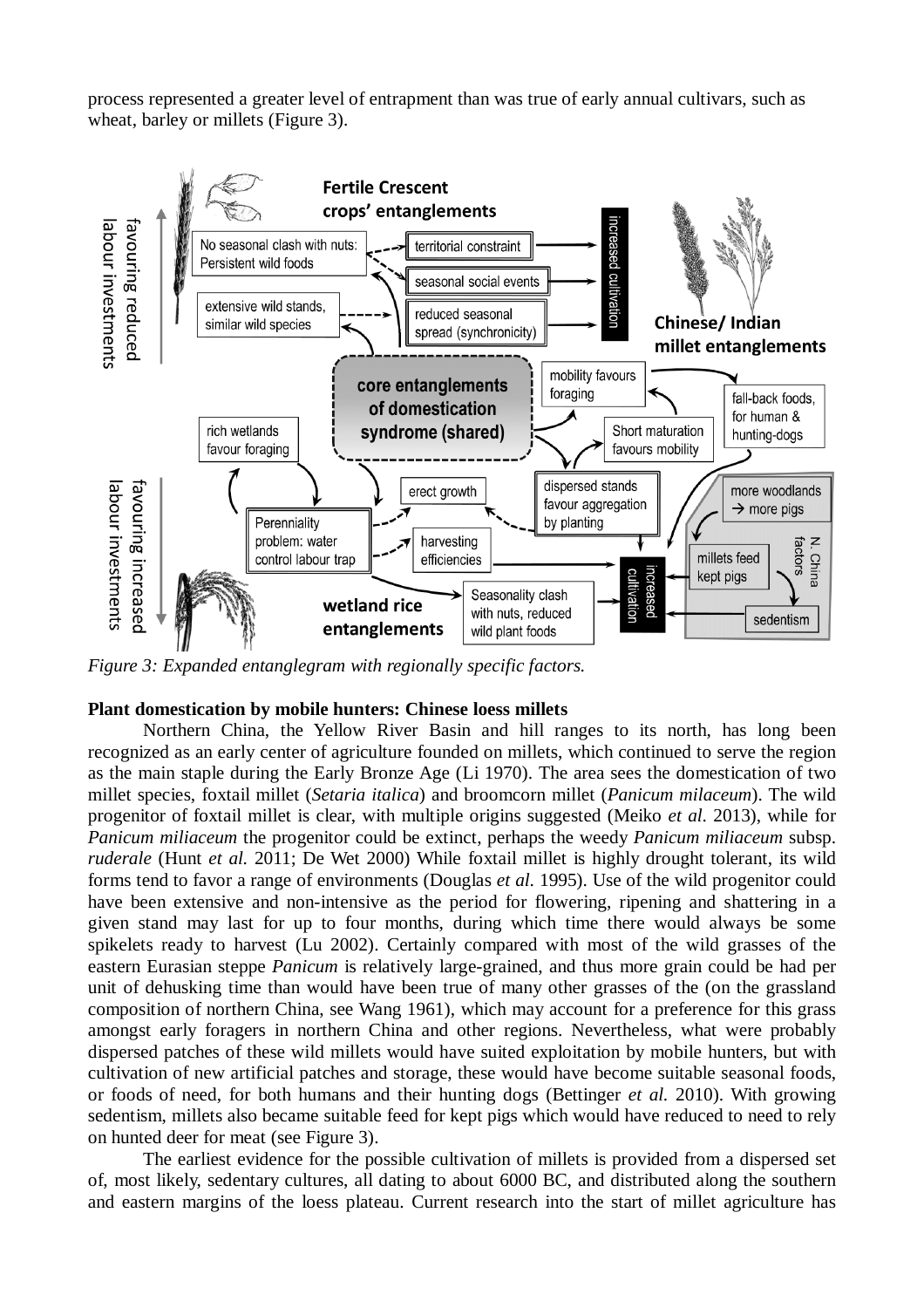focused on these cultures (e.g. Bettinger*et al*. 2010; Yang *et al*. 2013; Qin 2012), while claims for earlier precursors (8000-10,000 BC), based on starch grains and phytoliths, should be treated with caution given the difficulty in determining the identification of their domesticated or cultivated status. Foxtail millet underwent similar changes during domestication to those already discussed for other cereals (Figure 2), bringing about major changes in plant architecture. While there is a change from shattering to non-shattering, archaeologically evidence that might record this change has been elusive. Changes in shape and increased grain size have a much higher potential to be tracked archaeologically, although such studies are still needed. However, identification issues may be compounded by the presence of immature grains (Song *et al*. 2013).

Present archaeological evidence suggests that harvesting knives, which appear in the Middle Neolithic around 6000-5000 cal. BC in Northern China (Fuller *et al*. 2008), did not precede cultivation. However, given the eventual emergence of non-shattering forms, it seems probable that harvesting by cutting the plant is likely to have played a similar role to that hypothesized for wheat and barley. Likewise, we can speculate that this change saw the requirement within foxtail millet for threshing.

For broomtail millet the pattern is less clear. Ripening of the panicles of *Panicum miliaceum* is often uneven (Matz 1986) and as a consequence some shattering of the already ripe grain on the panicle occurs if harvested fully ripe. A commonly employed solution is to cut the crop while it is still green, then allowing it to ripen/dry prior to threshing (cf. Lyon and Baltensperger1995). Alternative strategies are to harvest through uprooting or through stripping the seed from the stalk using wooden combs (Bakels 2009:118). It might be noted that ethnographic work on wild *Panicum* in Australia also records harvesting through stripping the grain, or uprooting the plant somewhat green (Nesbitt 2005).

As with many cereals, domestication saw the loss of seed dormancy. Dormancy within wild *Panicum* and *Setaria* species is broken by chilling followed by higher temperatures, e.g. 25-30°C (Baskin and Baskin 2001:378-379), and as with many seeds there is also a light requirement. Given the colder winter conditions of northern China, such short-term dormancy, would promote germination in May to June when temperatures were higher and rainfall is at its peak, with plants over-wintering during the cold-dry season as seed. Both wild and cultivated foxtail millet can reach maturity from germination in around four months in late summer/early autumn, although seed setting lasts somewhat longer.

Appraising the moment when the loss of dormancy occurred during domestication provides interesting food for thought. Wild type grains, requiring chilling, could be sown (naturally or deliberately) in autumn/winter; however, loss of seed through natural predation would mean that larger quantities of grain would need to be sown. Further, such practices would not lead the loss of the dormancy mechanisms seen in domesticated varieties, while conversely seeds lacking dormancy mechanisms are unlikely to have survived to produce viable offspring (cf. Colosi*et al.* 1988). As such the loss of dormancy during domestication could only occur if accompanied by the sowing of the grain within spring to summer. Thus, once dormancy was lost humans would become locked into this sowing regime.

It has been proposed that underground pits, as evidenced at Cishan (8000-5500 BC), for example, were used for millet storage (Lu *et al.* 2009; Bettinger*et al.* 2010). It might be noted that pit storage is often dependent on germination of grain around the edge of a sealed pit in order to use the remaining oxygen to seal it, preventing both insect pests and the growth of mold (see Reynolds 1974). As such, it is questionable whether people could have developed such grain storage practices until grains had lost their dormancy.

## **Plant domestication via shifting cultivation: re-examining the South Deccan, India**

Peninsular India, the Deccan, has only recently entered our awareness as a possible centre of agricultural origins (Fuller 2011). Recent archaeobotany has revealed that the staple crops of the Neolithic of this region were native domesticates, including horsegram (*Macrotyloma uniflorum*), mungbean (*Vigna radiata*), and browntop millet (*Brachiaria ramosa*). Admittedly, the Neolithic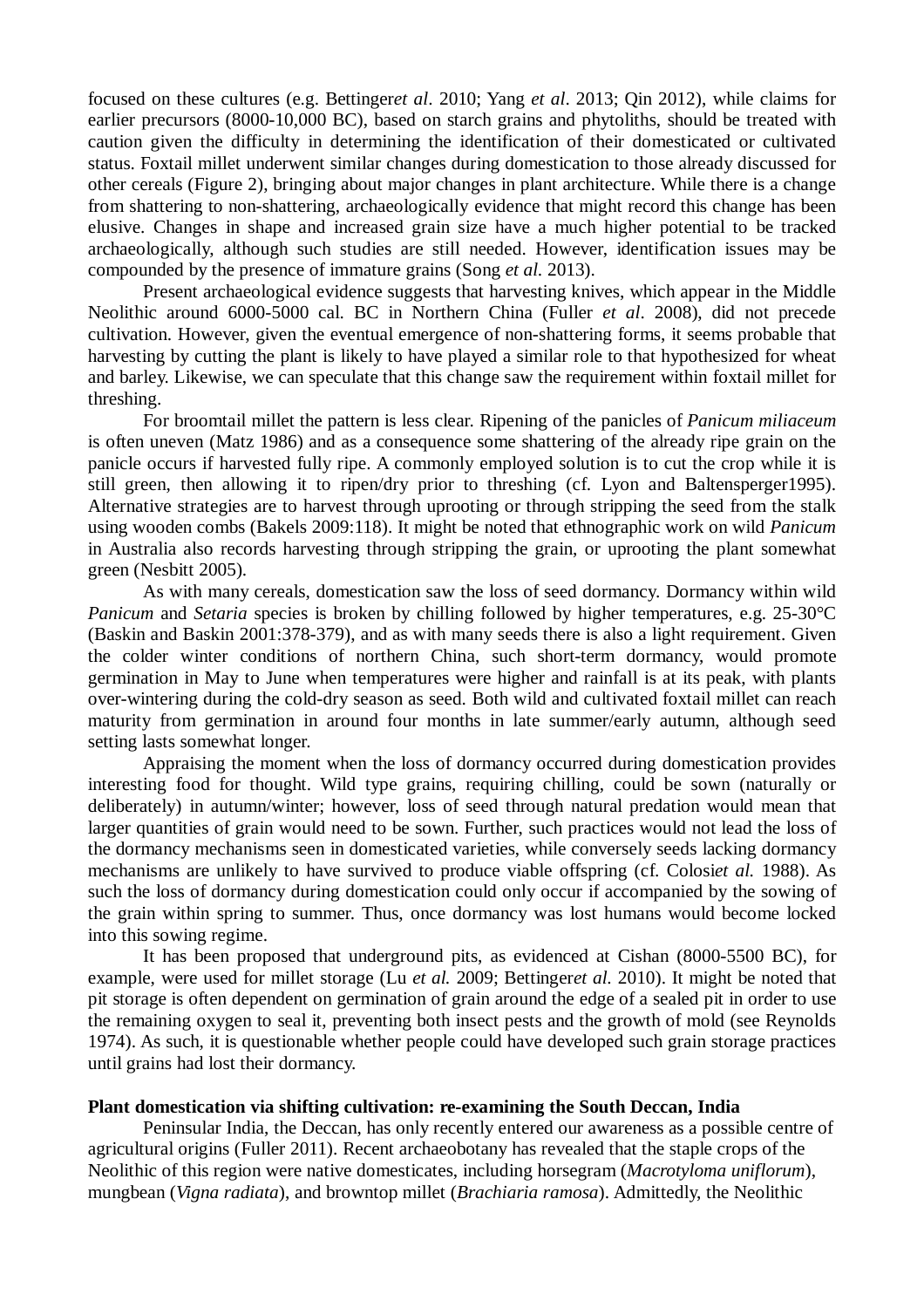here is late (from ca. 3000 BC), and faunal resources are dominated by introduced pastoral herds, of cattle, sheep and goats. Thus, an earlier dispersal of mobile pastoral-collectors may precede the development of agricultural economies with plant cultivation and later tendencies towards sedentism. Nevertheless, plant cultivation appears to have been independent, in the sense that locally wild species were brought into cultivation and domesticated rather than developing from introduced crops first (Fuller 2011).

These wild progenitors span both the tropical wet to dry deciduous forests on the hills of the Deccan margins and the drier savannah woodland zones of the central peninsula (Fuller 2011:S248). This is like the more Mediterranean habitat of wild pulses in the Near East and the drier steppic habitat of wild barley and wheat, in combining plant cultivars from across adjacent habitats that must have been frequented by earlier mobile collectors. These native species did not form extensive stands as wild wheats, barley, or wild rice do, but rather were likely found in local dense patches in favourable microenvironments. This suited exploitation by transhumant groups, much as was the case for wild Chinese millets. Then again, increased availability would have been possible through aggregating stands, setting in motion the selection of core domestication entanglements (Figures 2, 3).

The mid-Holocene pastoralists of this region, like the Mesolithic hunter-gatherers that would have already lived here, must have had a seasonally transhumant pattern, tied to the flow and ebb of summer monsoon rains. Dry seasons, focused on March to May, would have forced herd-following hunters or herders to concentrate on the few perennial water resources, and some of these sites became major foci of pastoralist events that were marked on the landscape by large dung-burning events that left their mark as the ashmounds of south India (Boivin 2004; Fuller *et al*.2001; Johansen 2004). The rainy summers encouraged band dispersal, and would have been the season suited to early cultivation, producing post-monsoon harvests that could be the focus on social gathering, and growing fixed communities, that eventually became sedentary. This could be seen to fit a "scheduled availability" model (Marshall and Hildebrand 2002; Fuller 2011) of valued foods within a round of annual mobility.

Despite the common sowing period for these native species, there was likely two harvest periods, one for the beans and an earlier one for millets. Millets were likely harvested somewhat green, and perhaps required multiple harvestings. Thus, taken together the early crops required a protracted period of harvesting over perhaps two months, reducing the potential to exploit other plant resources and tying cultivators to these resources and sites near the planted stands. In these pulses, size increase was not part of the initial domestication syndrome and seed size increase was likely due to changes in agricultural techniques, such as deeper tillage using ards (Fuller and Harvey 2006:257; Fuller 2007:903, 915-916).

In terms of processing, a common approach in South India to pulse preparation is to dry roast them and then grind them into flour, or to prepare flours which are then soaked and fermented. Such flours are mixed with cereal (millet, in modern times more often rice) flours to prepare batters that become steamed, boiled or fried for stiff porridge (*uppam*), flatbread (various *roti, papads*), pancakes (*dosa*) or dumplings (*idli, vadai*). The high frequency of pulse recovery compared to the Indus region or Mediterranean, was suggested to indicate the likely importance of pulse dryroasting and flours in prehistoric South India (Fuller and Harvey 2006; Fuller and Rowlands 2011). Ceramics for the early Southern Neolithic include a range of bulbous pots that could be used for boiling and large open bowls that suggest communal consumption of served foods, rather than individual servings (Boivin *et al.*2005). Subsequent innovations included perforated bottom vessels. The latter might mean that steaming developed, a common traditional cooking technique for combined batters of pulse and cereal (millet or rice) flour, such as in the production of south Indian *idli* (Kimata and Sakamoto 1992). Thus, over the course of the Neolithic as sedentism became established and some social differentiation developed, cooking and serving repertoires diversified as did the range of crops. By contrast, at the start of the Neolithic ceramics point towards simple single pot meals and the need for a small number of serving dishes, making ceramic use more compatible with a seasonally transhumant lifestyle, or pastoralist-gatherer turned seasonal cultivator.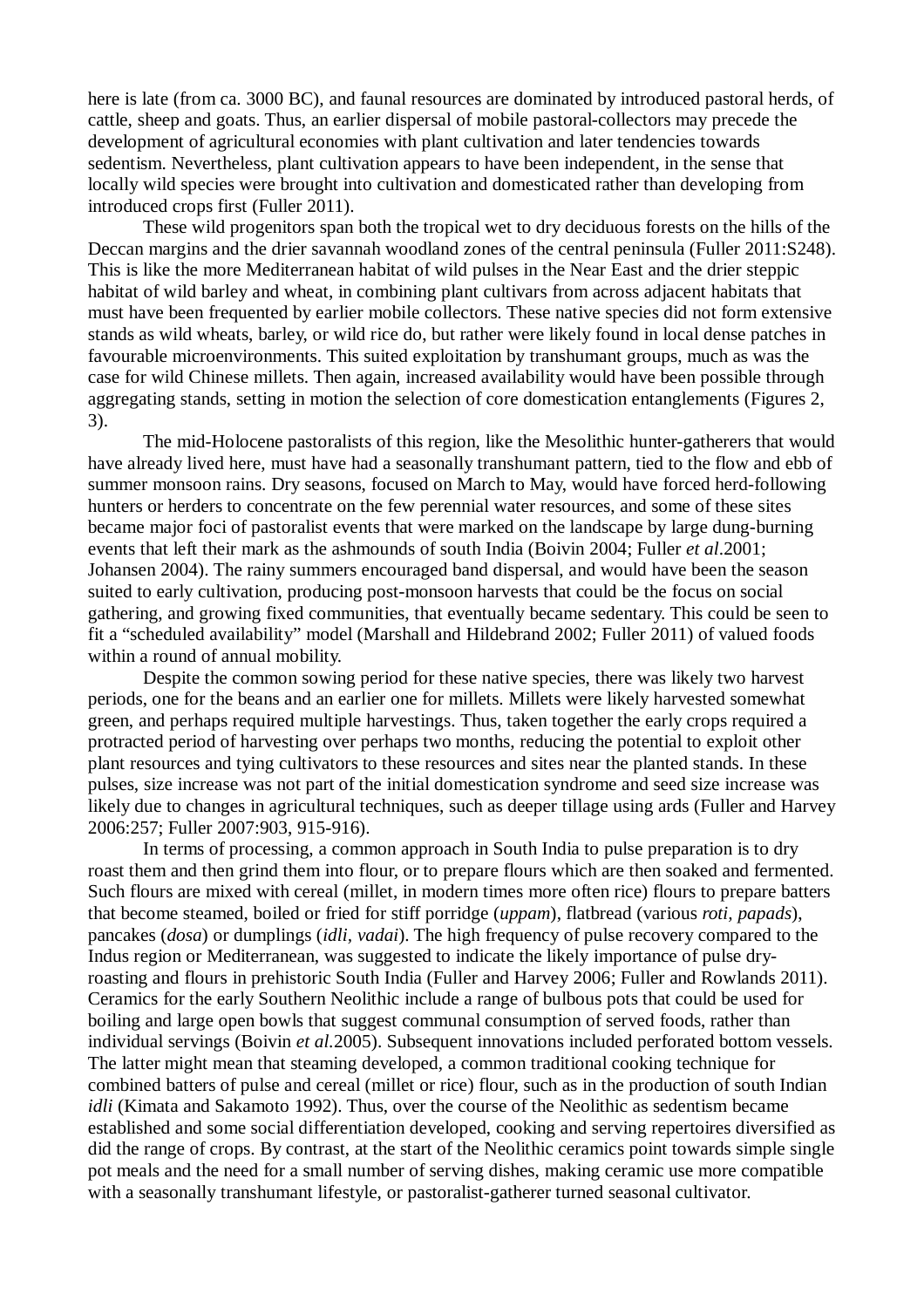#### **Discussion: fixed and variable path dependencies in plant domestication**

The transition to agriculture is arguably one of the most decisive periods of human cultural history. A period which sees the relationship between humans and their food sources undergo changes that echo through to the present, in which new entanglements took form and a series of dependencies between plants and humans began to take shape. Similarities in basic physical and genetic structure of cereals have undoubtedly led to similarities in the way in which humans interacted with them. The affordances offered by cereal plants to human beings wishing to exploit them for food provide a limited number of interactions and the results of these interactions, such as the development of non-shattering and the requirement for threshing, within all four geographical regions suggests that once this pathway was first embarked upon that there inevitably comes a point of no return. Thus, the basic cereal domestication syndrome appears to represent a fairly rigid set of path dependencies and inevitable consequences (Figure 2), which probably accounts for the recurrence of domestication traits and similarities of evolutionary rates across centres of cereal domestication (Fuller *et al.* 2013). Through the requirement for increasing labor needed to tend soils, to harvest, and for threshing, people became locked into subsistence patterns that were reliant on a narrow range of crops. This reliance has its own social entanglements including the storage of surpluses, and the consumption of crops, including for feasting.

On the other hand, connections between humans and things also differed on the basis of the different regional environments of early cultivation. Each of the geographical areas reviewed had its own unique climate and flora, which afforded certain opportunities for the exploitation of wild plants. In the case of the Yangtze basin and the Near East, extensive wild cereal stands and other reliable resources, such as nuts, allows for sedentism; but, on its own, this can be suggested to favor collecting or cultivation, without something to tip people towards the labor investment in cultivation. The social importance of cereals, to support large seasonal gatherings and rituals (cf. Asouti and Fuller 2013), and perhaps competitive feasting (cf. Hayden 2009) or to support emerging craft specialists (Fuller and Qin 2010) could provide such a pull towards cultivation. The Near East and China can be contrasted in terms of the potential conflicts between seasonal availability of wild nuts and wild cereals, with these two directly in conflict for harvest period in the Yangtze Valley, and thus climate driven declines in woodland acorn sources may have subtly pushed people towards more reliance on managing wetland margins and wild rice (Fuller and Qin 2010). Once started down the path of cultivation the ensuing unintentional development of the domestication syndrome would have made it harder and harder for people to withdraw form this entanglement. This pull would have been more difficult in the case of rice due to its wild perenniality problem (Figure 3).

In the cases of cultivation by mobile hunter-gatherers, the patchy availability of millets would have encouraged the creation of new patches so that they could be available, when needed for seasoned social events or as fall-back foods for people and their domestic fauna (e.g. dogs). In the case of North China, environmental factors like the Early Holocene expansion of woodlands could have pushed people towards more pig hunting and pig-keeping, which favoured sedentism and more reliable sources of millets as pig feed (Figure 3). By contrast, in India it was the opening of more savannah (see Fuller 2011) with more limited dry season watering holes that might have encouraged the creation of pulse and millet gardens, and territoriality of these wetter locales. This in turn became entangled with larger groups gathered for harvests, feasts, and investment in creating communities, if only seasonally to start with.

In each of these cases, however, there were also unpredictable connections between humans and things, which must be considered in relation to the historical weight of pre-existing cultural traditions rather than determined by environmental context. This is particularly the case with how food plants were processed and transformed into cooked foods. As explored in Fuller and Rowlands (2011) there has been a long-term distinction between an East Eurasian focus on boiling and steaming and a West Eurasian focus on production of flours and breads. There is nothing inherent in the cereal species or human digestive needs that predicts this division, and archaeological evidence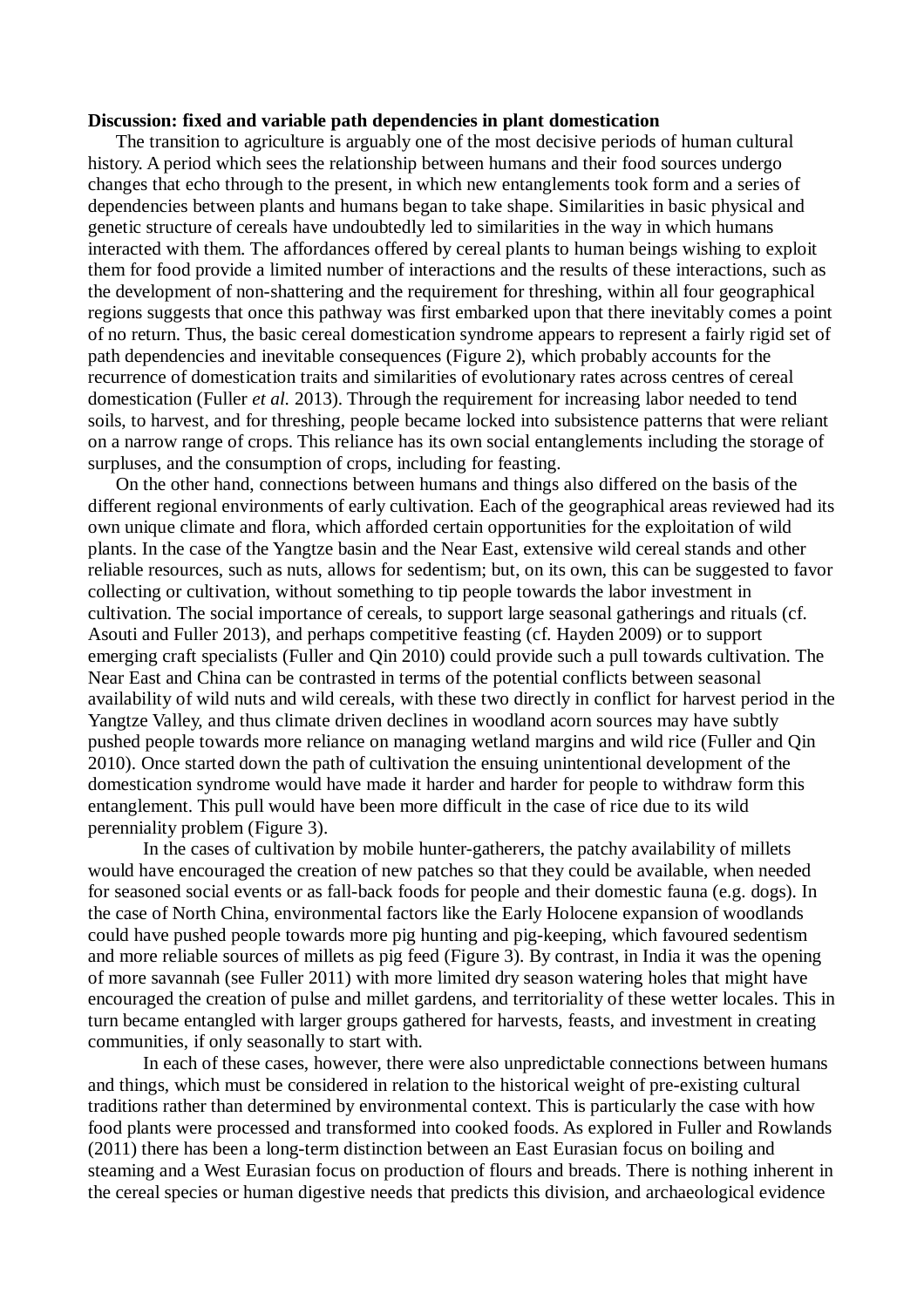suggests the origins of this processing division reach back in to the Pleistocene, long-before (~10,000 years before) crops were chosen for cultivation. However, once cultivation began these traditions of cooking became entwined with and elaborated in relation to early crop plants. Thus, boiled/steamed food in pots provided a context in which taste for sticky foods, like glutinous rice or millets, could evolve, requiring genetic mutation on the part of crops (Fuller and Rowlands 2011). By contrast, bread became a central symbol in metaphors of the Near East and derived agricultural traditions. For example, to have a "bun in the oven" as a metaphor for pregnancy was afforded by traditions of grinding and baking. As a growing part of people's lives, both in terms of work and sustenance—the very substance that maintains bodies, families and communities, food production, both agriculture and cooking, became embedded in ritual and symbolism.



*Figure 4: Food traditions entanglegram*

We can suggest regional entanglements that were determined by pre-existing cultural history, contingent ideologies, and which set in place path dependencies in terms of cultural traditions (Figure 4). In the case of Western Asia in which cooking traditions focusing on heavy grinding stones and ovens, there was strong attachment to the house. Groundstones are rarely moved ethnographically (Wright 1994), while ovens are fixed. Fuller and Rowlands (2011) argued that these forms of cooking lent themselves to traditions of sacrifice in which distant gods were appeased by rising smoke, and roasted meats and baked breads became foci of sharing within and between houses and across communities, with differential access becoming indicative of social rank. Continuity was embodied in the houses themselves, and these were given investment to create permanence and continuity. The continuities of houses at Çatalhöyük have been characterized as representing a "house society" (Hodder 2012: 152), and in addition to being locales of crop storage,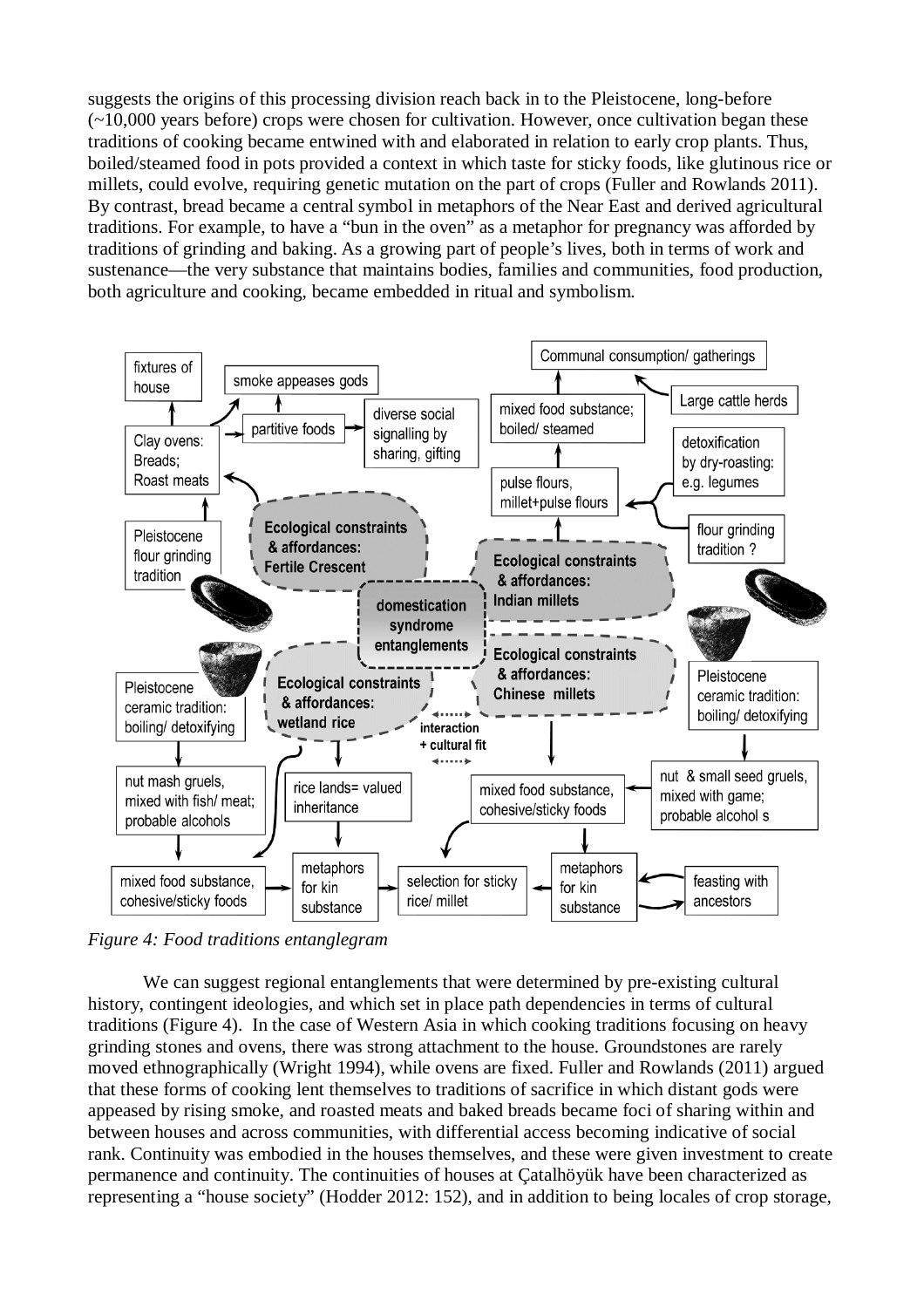grinding and cooking, the dead were also cached here, and periodically parts of them, such as skulls, were retrieved for rituals beyond the house. The wider recurrence on skulls in ritual and cached in houses suggests an underlying metaphor of remembered traditions and cultural transmission in the Neolithic Near East (e.g. Kuijt 2008).

In Neolithic China, both in the rice and millet areas, the evidence of burial grounds suggests that the ancestors were more fixed. Graves are associated with ceramic vessel sets, which represented food and liquid (i.e. alcohol) offerings that were part of feasting meant to please ancestors and reinforce the continuities of lineages (e.g. Liu 2000; Nelson 2003). The longer-term tradition in China has been the veneration of ancestors, who are kept close to the family through food offerings, while the family shares foods to maintain the substance of kinship. This can be represented metaphorically in cooked foods that are steamed or boiled to be cohesive and sticky, and therefore fitting that it was in eastern Asia where literally sticky varieties of rice, millets and other cereals evolved through selected mutations in the waxy gene (Sakamoto 1996; Fuller and Rowlands 2011).

In Southern India we witness the pull of communal herd gathering and crop-processing towards creating appropriate locales for sedentism. Grinding tools were often fixed as bedrock mortars (and querns), tying crop processing to granite outcrops and hills (Fuller *et al*. 2001). In the wider landscape seasonal gatherings of cattle herds were memorialized through dung accumulations that were burnt in the same spots and developed over a few generations into substantial ash-mounds (Fuller *et al*. 2001; Boivin 2004; Johansen 2004). It is now clear that when more sedentary villages did develop they did so after, and literally overlying earlier ashmounds (Boivin *et al*. 2005: 70). We can consider the memorialized seasonal cattle fairs as consecrating ground for settlement, and where this co-occurred with bedrock crop-processing features, fixed agricultural communities were created. Thus, rather than ancestors or houses that were the links to past tradition, it was the physical memorial of past human and cattle gatherings that was the focus of communities, grain storage and feasting events. The centrality and cattle and cattle-products in symbolism has persisted since the Neolithic in this region.

The comparisons above suggest both parallelism in the coevolution between crops and cultural practices and areas of divergent entanglements. Parallelisms are to be found in the rigid path dependencies of the domestication syndrome (Figure 2), while regional and species-related ecologies added differing feedbacks and opportunities (Figure 3). The evolution of plant exploitation and cultivation was in turn enmeshed in longer-term regional traditions (Figure 4) that included cooking, acquired tastes and the metaphorical connections of these wider-world and belief systems.

#### **Acknowledgements**

Our Current research on Comparative Pathways to Agriculture, is supported by an European Research Council grant (ComPAg, no. 323842). Research on early rice cultivation by DQF, LQ was supported by a grant from UK NERC (NE/G005540/1), and a Chinese Education Ministry Grant (to QL).

## **Bibliography**

Asouti, Eleni and Dorian Q. Fuller. "A Contextual Approach to the Emergence of Agriculture in Southwest Asia." *Current Anthropology* 54,no.3 (2013): 299-345.

Bakels, Corrie, C. *The Western European loess belt; Agrarian history, 5300 BC - AD 1000*. Dordrecht Heidelberg London New York: Springer, 2009.

Baskin, Carol, C., and Jerry M. Baskin. *Seeds: Ecology, Biogeography, and Evolution of Dormancy and Germination*. New York: Academic Press, 2001.

Barton, Huw and Tim Denham. "Vegeculture and Social Life in Island Southeast Asia" In *Why Cultivate? Anthropological and Archaeological Approaches to Foraging-Farming Transitions in*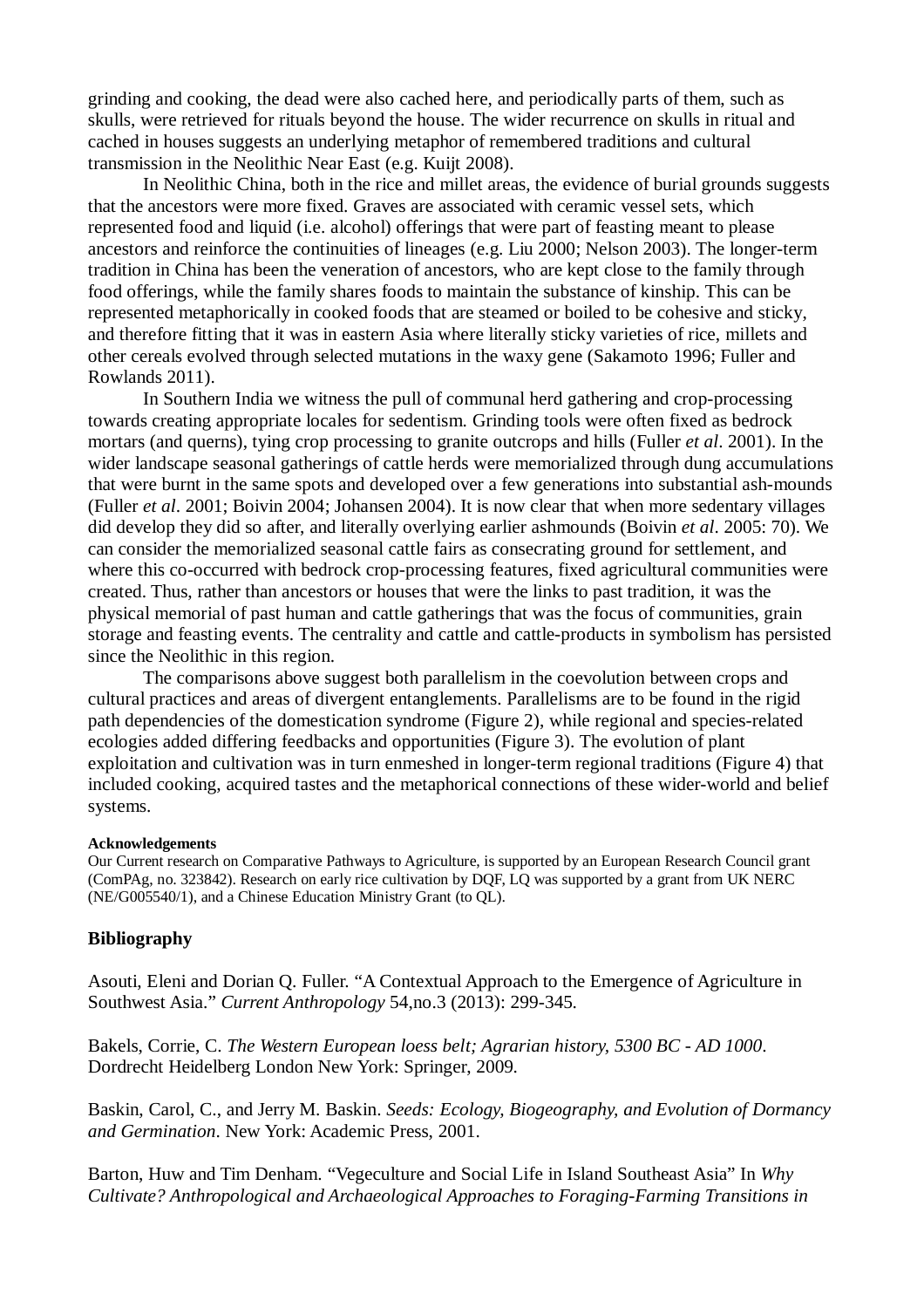*Southeast Asia*, edited by Graham Barker and Monica Janowski, 17-25. Cambridge, UK: McDonald Institute for Archaeological Research: McDonald Institute Monographs, 2011.

Bettinger, Robert L., Loukas Barton, and Christopher Morgan. "The origins of food production in North China: a different kind of agricultural revolution." *Evolutionary Anthropology* 19 (2010): 9– 21.

Boggard, Amy, Rebecca Fraser, Tim H. E. Heaton, Michael Wallace, Petra Vaiglova, Michael Charles, Glynis Jones, Richard P. Evershed, Amy K. Styring, Niels H. Andersen, Rose-Marie Arbogast, László Bartosiewicz, Armelle Gardeisen, Marie Kanstrup, Ursula Maier, Elena Marinova, Lazar Ninov, Marguerita Schäfer, and Elisabeth Stephan. "Crop manuring and intensive land management by Europe's first farmers." *Proceedings of the National Academy of Sciences* 110, no. 31(2013): 12589-12594.

Boivin, Nicole. "Landscape and Cosmology in the South Indian Neolithic: New Perspectives on the Deccan Ashmounds."*Cambridge Archaeological Journal* 14, issue2(October 2004): 235 – 257.

Boivin, Nicole, R. Korisettar, and Dorian Q. Fuller. "Further Research on the Southern Neolithic and the Ashmound Tradition: The Sanganakallu-Kupgal Archaeological Research Project Interim Report." *Journal of Interdisciplinary Studies in History and Archaeology* 2, no.1 (2005): 63-89.

Cohen, David Joel. "The Beginnings of Agriculture in China: A Multiregional View." *Current Anthropology* 52, no. S4 (2011): S273-S293.

Colosi, Joseph C., Paul B. Cavers, and Marguerite A. Bough. "Dormancy and survival in buried seeds of proso millet (*Panicummiliaceum*)." *Canadian Journal of Botany* 66 no.1 (1988): 161-168.

Danziger, Edmund J. *The Chippewa of Lake Superior*. Norman: University of Oklahoma Press, 1979.

De Wet, J. M. J. "Millets." In *The Cambridge World History of Food*, edited by Kenneth F. Kiple and KriemhildConeè Ornelas, 112-121. Cambridge: Cambridge University Press, 2000.

Doolittle, William, E. *Cultivated landscapes of native North America*. Oxford: Oxford University Press, 2000.

Douglas, Brian J., Thomas A. Gordon, Ian N. Morrison, and Murray G. Maw. "The biology of Canadian weeds. 70. *Setariaviridis* (L.). Beauv."*Canadian Journal of Plant Science* 65, no.3 (1985):669–690.

Doust, Andrew N. "Architectural evolution and its implications for domestication in grasses." *Annals of Botany* 100, no. 5 (2007): 941–50.

Elbaum, Rivka, Liron Zaltzman, Ingo Burgert, and Peter Fratzl. "The role of wheat awns in the seeddispersal unit." *Science* 316, no. 5826 (2007): 884–6.

Fuller, Dorian Q. "Contrasting Patterns in Crop Domestication and Domestication Rates: Recent Archaeobotanical Insights from the Old World." *Annals of Botany* 100, no.5 (October 2007): 903– 924.

Fuller, Dorian Q. "Finding Plant Domestication in the Indian Subcontinent." *Current Anthropology*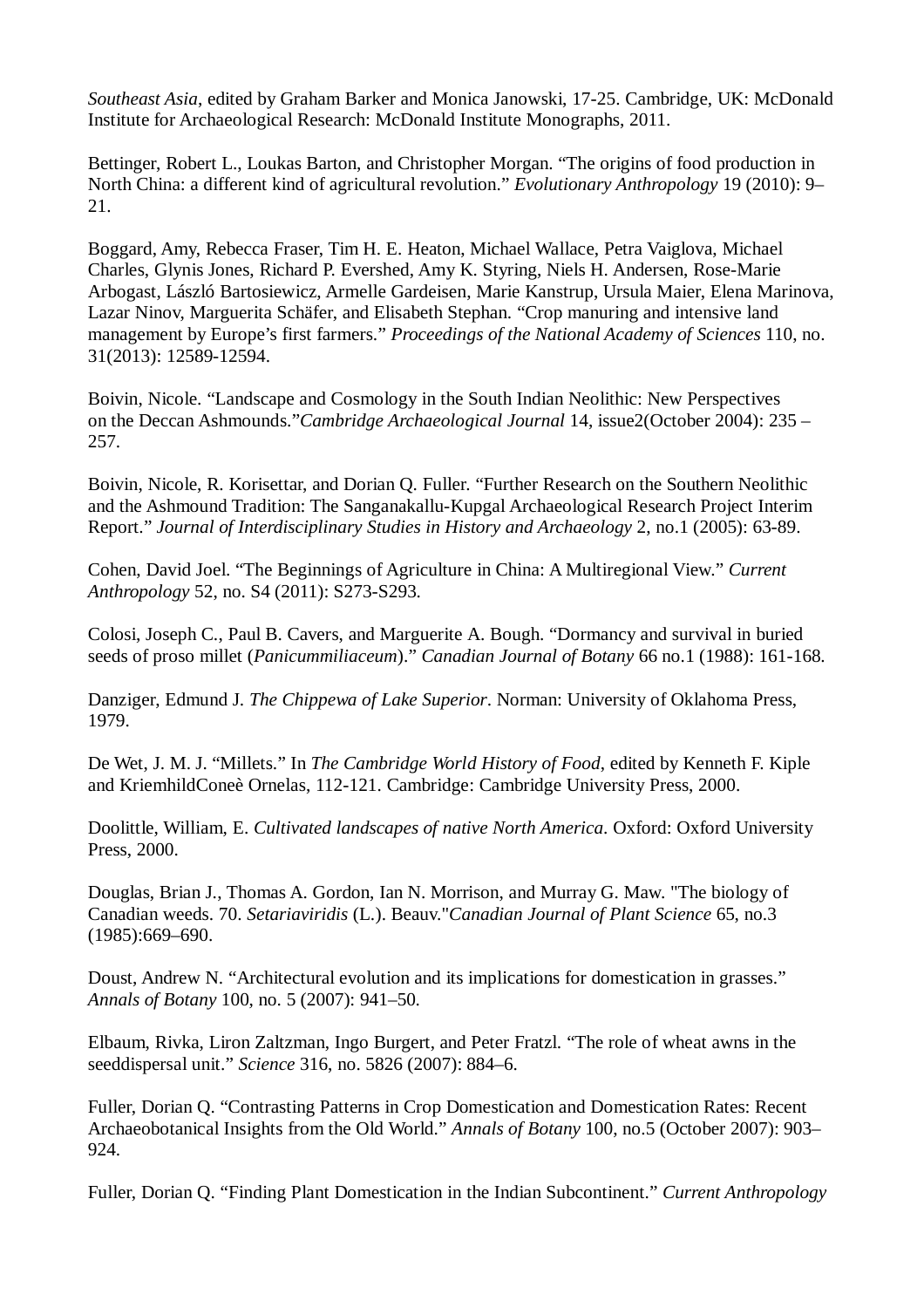52, Supplement 4 (2011): S347-S362.

Fuller, D., R. Korisettar and P. C. Venkatasubbaiah. "Southern Neolithic Cultivation Systems: A Reconsideration based on Archaeobotanical Evidence." *South Asian Studies* 17 (2001): 149-167.

Fuller, D. Q. and Emma L. Harvey."The Archaeobotany of Indian Pulses: identification, processing and evidence for cultivation." *Environmental Archaeology*11, no.2 (2006): 219-246.

Fuller, Dorian Q, Qin, Ling & Harvey, Emma. "Evidence for a late onset of agriculture in the Lower Yangzi region and challenges for an archaeobotany of rice." In: *Past Human Migrations in East Asia. Matching Archaeology, Linguistics and Genetics*, edited by Alicia Sanchez-Mazas, Roger Blench, Malcolm D. Ross, Ilia Peiros, and Marie Lin, 40-83. London: Routledge, 2008.

Fuller, Dorian Q. and Robin G. Allaby. "Seed dispersal and crop domestication: shattering, germination and seasonality in evolution under cultivation." In *Fruit Development and Seed Dispersal*, *Annual Plant Reviews Volume 38*, edited by Lars Ostergaard, 238-295. Oxford: Wiley-Blackwell, 2009.

Fuller, Dorian Q. and Ling Qin. "Water management and labor in the origins and dispersal of Asian rice." *World Archaeology* 41, no. 1 (2009): 88-111.

Fuller, Dorian Q., Robin G. Allaby and Chris Stevens. "Domestication as innovation: the entanglement of techniques, technology and chance in the domestication of cereal crops." *World Archaeology* 42, no. 1 (2010): 13-28.

Fuller, Dorian Q. and Ling Qin. "Declining oaks, increasing artistry, and cultivating rice: the environmental and social context of the emergence of farming in the Lower Yangtze Region." *Environmental Archaeology* 15, no. 2 (2010): 139-15.

Fuller Dorian Q., Nicole Boivin, Tom Hoogervorst, and Robin Allaby. "Across the Indian Ocean: the prehistoric movement of plants and animals." *Antiquity* 85, no. 328 (2011): 544-558.

Fuller, Dorian Q. and Michael Rowlands. "Ingestion and Food Technologies: Maintaining differences over the long-term in West, South and East Asia." In *Interweaving Worlds - systematic interactions in Eurasia, 7th to 1st millennia BC. Essays from a conference in memory of Professor Andrew Sherratt*, edited by John Bennet, Susan Sherratt, and Toby C. Wilkinson, 37-60. Oxford: Oxbow Books Ltd, 2011.

Fuller, Dorian Q., Eleni Asouti, and Michael D. Purugganan. "Cultivation as slow evolutionary entanglement: comparative data on rate and sequence of domestication." *Vegetation History and Archaeobotany* 21, no. 2 (2012): 131-145.

Fuller, Dorian Q., Tim Denham, Manuel Arroyo-Kalin, Leilani Lucas, Chris Stevens , Ling Qin, Robin Allaby, and Michael D Purugganan. "Convergent Evolution and Parallelism in Plant Domestication Revealed by an Expanding Archaeological Record." *Proceedings of the National Academy of Sciences*, In press (2013).

Gu, Xing-You, Shahryar F. Kianian, Gary A. Hareland, Hoffer, Barry L., and Michael E. Foley. "Genetic analysis of adaptive syndromes interrelated with seed dormancy in weedy rice (*Oryza sativa*)." *Theoretical and Applied Genetics* 110 (2005): 1108-1118.

Harlan, Jack R., J.M.J De Wet, and E Glen Price. "Comparative evolution of cereals." *Evolution* 27,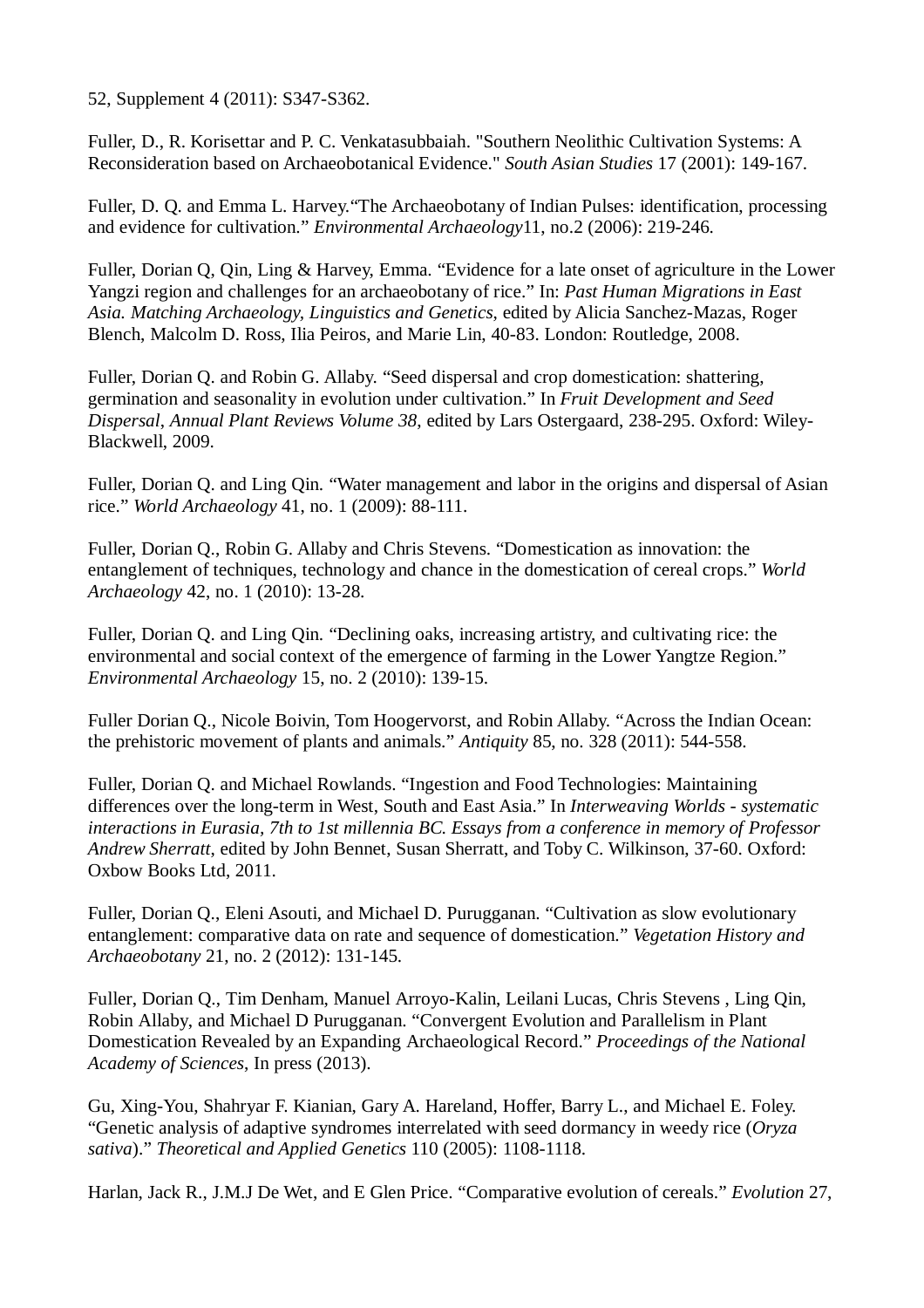no.2 (1973): 311–325.

Hayden, Brian. "The Proof is in the Pudding: Feasting and the Origins of Domestication." *Current Anthropology* 50 (2009):597-601.

Hodder, Ian. *Entangled. An archaeology of the relationships between humans and things*. Oxford: Wiley and Blackwell, 2012.

Hunt, Harriet V., Michael G. Campana, Matthews C. Lawes, Yong-Jin Park, Mim A. Bower, Christopher J. Howe, and Martin K. Jones. "Genetic diversity and phylogeography of broomcorn millet (*Panicum miliaceum* L.) across Eurasia." *Molecular Ecology* 20, no. 22 (2011): 4756-4771.

Ishii, Takashige, Koji Numaguchi, Kotaro Miura, Kentaro Yoshida, Pham Thien Thanh, Than Myint Htun, Masanori Yamasaki, Norio Komeda, Takashi Matsumoto, Ryohei Terauchi, Ryo Ishikawa & Motoyuki Ashikari. "OsLG1 regulates a closed panicle trait in domesticated rice." *Nature Genetics* 45 (2013): 462–465

Johansen, Peter G. "Landscape, Monumental Architecture and ritual: a reconsideration of the South Indian Ashmounds."*Journal of the Anthropological Archaeology* 23 (2004): 309-330.

Kluyver, Thomas, A., Michael Charles, Glynis Jones, Mark Rees and Colin P. Osborne."Did greater burial depth increase the seed size of domesticated legumes?" *Journal of Experimental Botany* 64, issue 3 (2013): 4101-4108.

Kuijt, Ian."The Regeneration of Life. Neolithic Structures of Symbolic Remembering and Forgetting." *Current Anthropology* 49, no. 2 (2008): 171-197.

Li, Hui-Lin. "The origin of cultivated plants in southeast Asia." *Economic Botany* 24 (1970): 3-19.

Liu, Li 2000. Ancestor worship: an archaeological investigation of ritual activities in Neolithic North China. *Journal of East Asian Archaeology* 2:129-164.

Lu, Tracey Lie-Dan. "A Green Foxtail (*Setaria viridis*) Cultivation Experiment in the Middle Yellow River Valley and Some Related Issues." *Asian Perspectives* 41, no. 1 (2002): 1-14.

Lu, Houyuan, Jianping Zhang, Kam-biu Liu, Naiqin Wu, Yumei Li, Kunshu Zhou, Maolin Ye, Tianyu Zhang, Haijiang Zhang, Xiaoyan Yang, Licheng Shen, Deke Xu, and Quan Li. "Earliest domestication of common millet (*Panicum miliaceum*) in East Asia extended to 10,000 years ago." *Proceedings of the National Academy of Sciences of the United States of America* 106, no.18 (2009): 7367-7372.

Lyon, Drew J. and David D Baltensperger. "Cropping systems control winter annual grass weeds in winter wheat." *Journal of Production Agriculture* 8 (1995): 535-539.

Manning, Katie, Ruth Pelling, Tom Higham, Jean-Luc Schwenninger, and Dorian Q. Fuller. "4500 year old Domesticated Pearl Millet (*Pennisetum glaucum*) from the Tilemsi Valley, Mali: new insights into an alternative cereal domestication pathway in Africa". *Journal of Archaeological Science* 38, no. 2 (2011): 312-322.

Marshall, F. and Hildebrand, E. 2002. "Cattle before crops: the beginnings of food production in Africa."*Journal of World Prehistory*16: 99–143.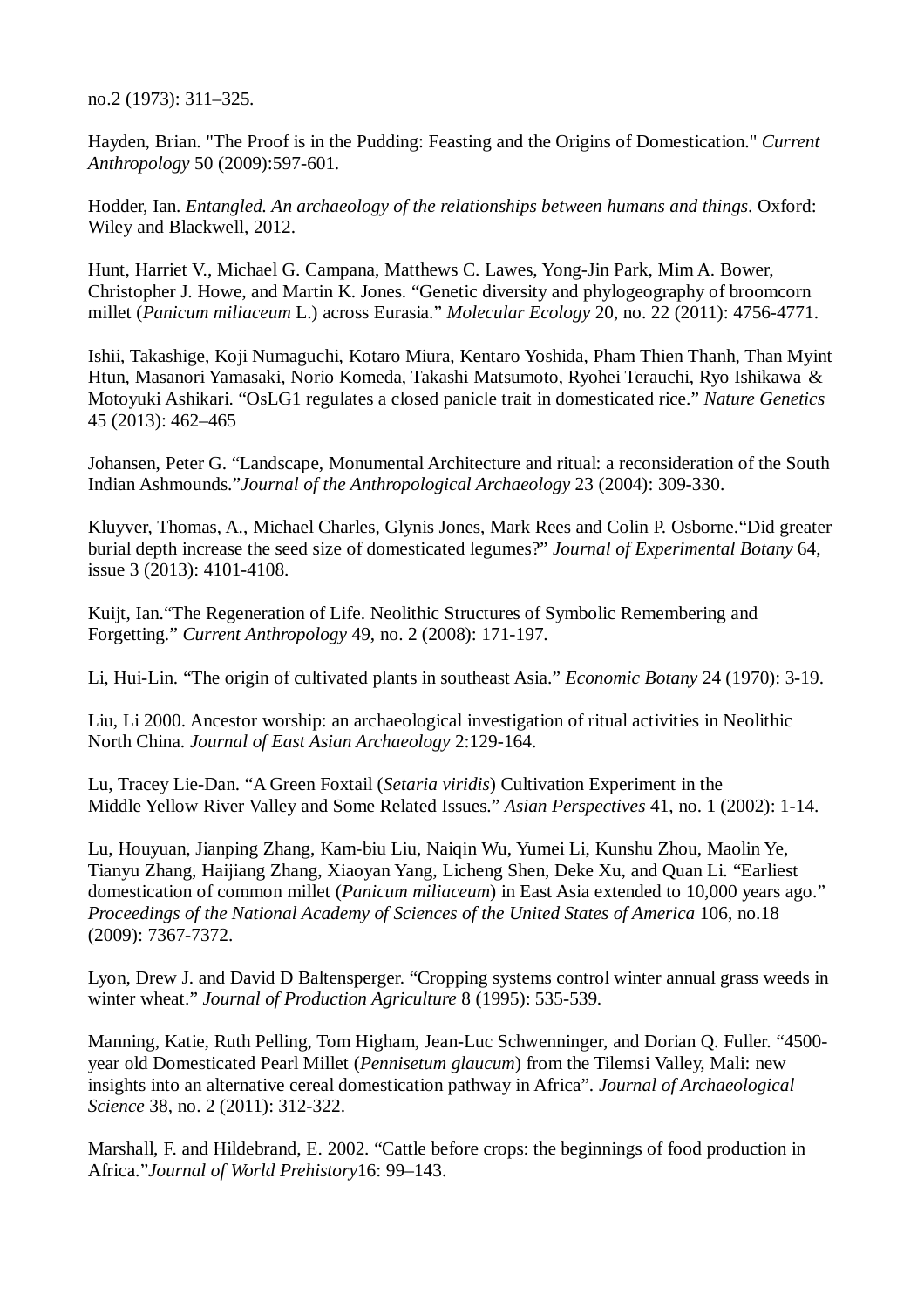Matz, Samuel A. "Millet, wild rice, adlay, and rice grass." *Cereal Science*, 225-229. Westport, CT: AviPress, 1986.

Meiko, Eda, Ayumi Izumitani, Katsuyuki Ichitani, Makoto Kawase, and Kenji Fukunaga. "Geographical variation of foxtail millet, *Setaria italica* (L.) P. Beauv. based on rDNA PCR–RFLP." *Genetic Resources and Crop Evolution* 60 (2013): 265–274.

Moles, Angela T., David D. Ackerly, John C. Tweddle, John B. Dickie, Roger Smith, Michelle R. Leishman, Margaret M. Mayfield, Andy Pitman, Jeff T. Wood, and Mark Westoby. "Global patterns in seed size." *Global Ecology and Biogeography* 16 (2007): 109-116.

Nelson, Sarah Milledge. "Feasting the Ancestors in Early China." In *The Archaeology and Politics of Food and Feasting in Early States and Empires*, edited by Tamara L. Bray, pp. 65-89. New York: Kluwer/Plenum, 2003

Nesbitt, Mark. "Grains" In *Cultural History of Plants*, edited by Sir Ghillean Prance and Mark Nesbitt, 45-60. London: Routledge, 2005.

Qin, Ling. "Archaeobotanical research and expectations on Chinese argicultural origins." In *School of Archaeology and Museology of Peking University, Center of the Study of Chinese Archaeology. Peking University*, 260–315. Beijing: Cultural Relics Press, 2012.

Reynolds, Peter J."Experimental Iron Age storage pits: an interim report" *Proceedings of the Prehistoric Society* 40 (1974): 118-31.

Sakamoto, Sadao. "Glutinous-endosperm starch food culture specific to Eastern and Southeastern Asia. In *Redefining Nature. Ecology, Culture and Domestication*, edited by Roy Ellen and Katsuyoshi Fukui, 215-231. Oxford: Berg, 1996.

Sherratt, Andrew. "Climatic cycles and behavioural revolutions: the emergence of modern humans and the beginning of farming."*Antiquity*71 (1997): 271-287.

Song, Jixiang, Zhao Zhijun and Dorian Q. Fuller. "The archaeobotanical significance of immature millet grains: an experimental case study of Chinese millet crop processing." *Vegetation History and Archaeobotany* 22, no. 2 (2013): 141-152.

Tanno, Ken-ichi and George Willcox. "Distinguishing wild and domestic wheat and barley spikelets from early Holocene sites in the Near East." *Vegetation History and Archaeobotany* 21, no. 2 (2012): 107-115.

Toussaint-Samat, Maguelonne. *A History of Food*. Trans. by Anthea Bell. Cambridge, M.A: Blackwell Reference, 2009.

Vaughan, Duncan Alexander, Bao-Rong Lu, and Norihiko Tomooka. "The evolving story of rice evolution." *Plant Science* 174, no. 4 (2008): 394–408.

Vennum, Thomas. *Wild rice and the Ojibway people*. St. Paul, Minnesota: Minnesota Historical Society Press, 1988.

Wang, Chi-Wu. *The Forests of China with a survey of Grassland and Desert Vegetation.* Cambridge, Mass.: Maria Moors Cabot Foundation, Harvard University, 1961.